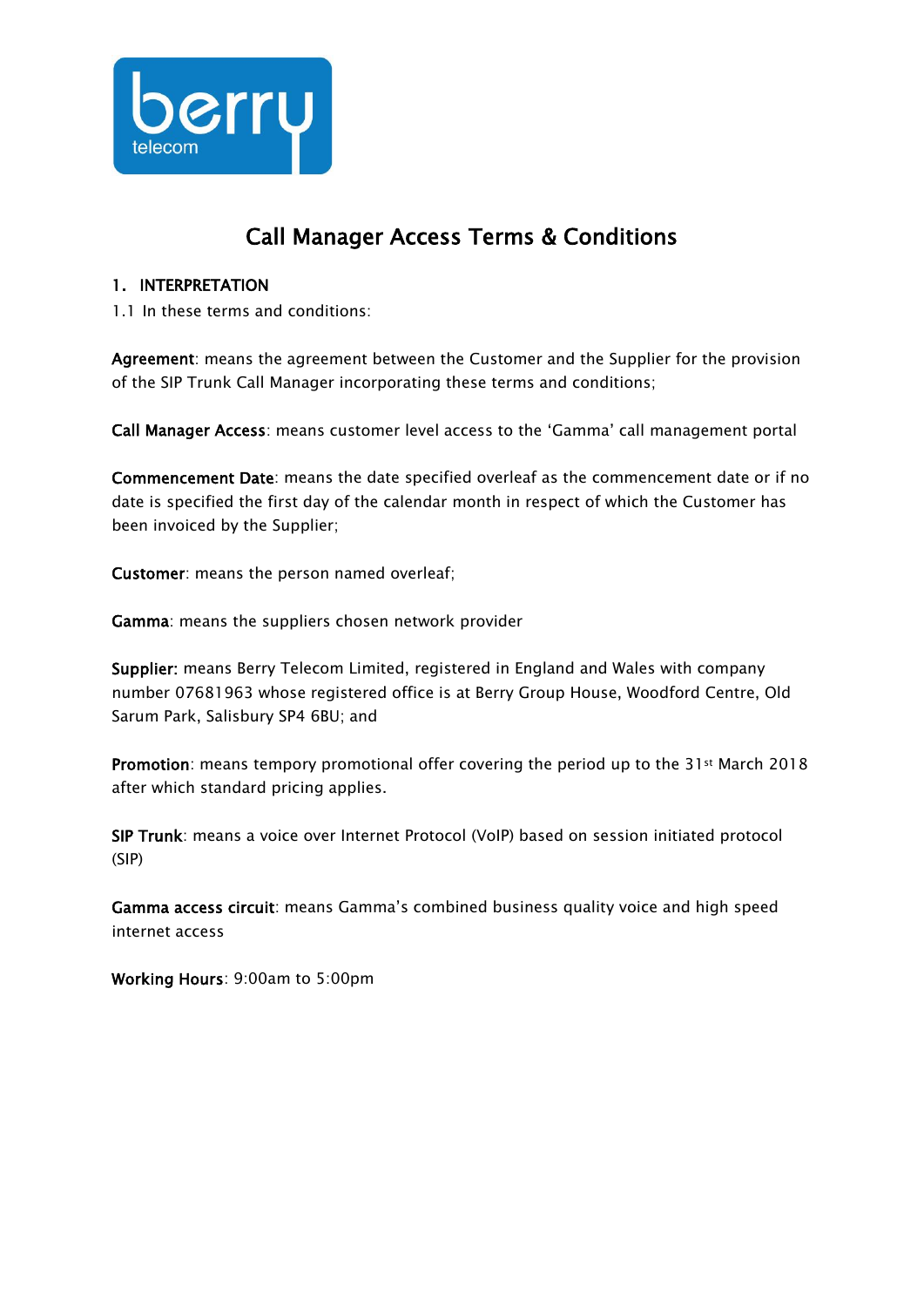

#### 2. SUPPLIER'S UNDERTAKING

In consideration of the payment by the Customer of the monthly service charge in accordance with the terms of clause 3, the Supplier undertakes to provide the Service upon the terms and conditions of this Agreement.

## 3. THE PRODUCT

## 3.1 Call Manager Access (including broadband and ethernet)

Call Manager Access is made available to its customers using the following Gamma SIP Trunk and Gamma access circuit types only:

- Assured 5
- Assured 10
- Assured 15
- Converged  $2+$
- Converged FTTC
- EFM
- FTTC Ethernet (GEA)
- 100Mb Fibre
- 1Gb Fibre

The supplier reserves the right to withdraw the product, from any customer entirely, at the supplier's sole discretion, in the event that the supplier believes that the customer is not adhering to the conditions of this paragraph.

#### 3.2 Fair Usage

A fair usage limit of 1,000 DDIs will be applied to each new SIP trunk to which this product is applied. The supplier reserves the right to charge additional DDI rental fees in respect of any DDIs in excess of this limit.

#### 3.3 Minimum Term Requirements

Each new SIP Trunk and its corresponding Gamma access circuit must both be provisioned on a minimum of three (3) year term in order to qualify for the Product. Terminating the SIP Trunk and/or Gamma access circuit within their respective minimum term will incur early termination charges relevant to the underlying service, and the loss of either will result in this Product being terminated in respect of that SIP trunk.

Call Manager Access may be added on a 3 month trial basis by which only 30 days notice is required to end the call manager access product agreement. After the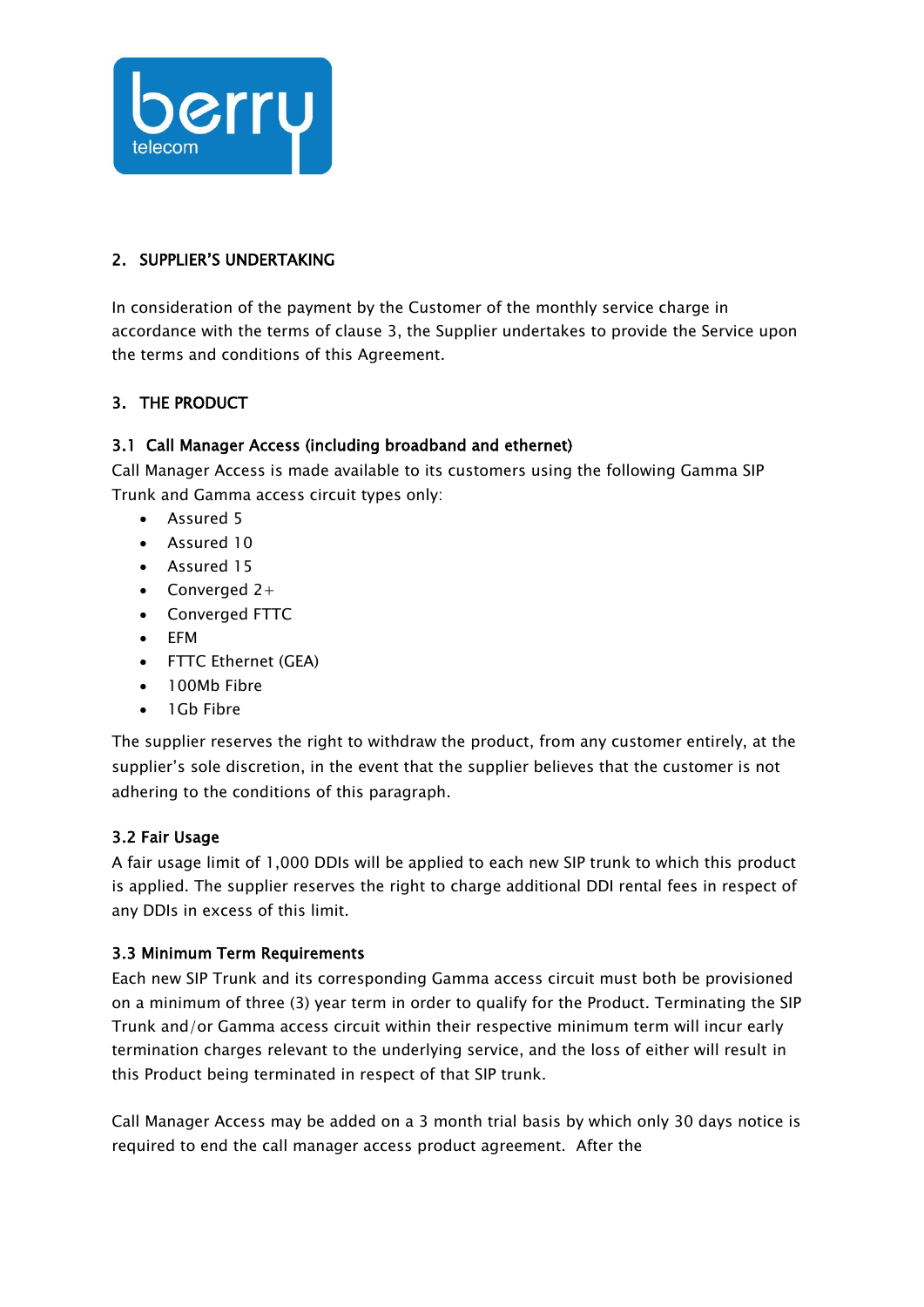

3 months trial, which starts on the day the product is added to the customer, the product will be subject to a minimum term of 12 months.

#### 3. CHARGES

3.1 The service charge for call manager access

3.1.1 will be calculated as a fixed amount per end point as notified by the Supplier to the Customer from time to time in accordance with these terms;

3.1.2 is payable monthly in advance;

3.1.3 will be added to the Customer's regular telephone bill; and

3.1.4 will be payable in accordance with the Customer Service Agreement that the Customer is already subject to.

3.1.5 the promotional offer will expire on the 31st March 2018 after which standard pricing applies

3.3 Where payment is outstanding for more than 30 days the Supplier may without liability suspend its obligations under this Agreement until payment of the overdue amount is made.

4. The Supplier reserves the right to charge interest at an annual rate of 4% above the base rate of National Westminster Bank plc calculated on a daily basis in respect of any sum which is due and unpaid, that interest to run from the date on which that sum is due and payable until receipt by the Supplier of the full amount, whether before or after judgment.

#### 5. SUPPORT

4.1 The customer can contact the supplier for support on the portal during the supplier's normal support working hours.

#### 6. LIMITATION OF LIABILITY

5.1 Except as expressly stated in this Agreement, all warranties, conditions and terms, whether express or implied by statute, common law or otherwise (including fitness for purpose and suitability) are hereby excluded to the extent permitted by law.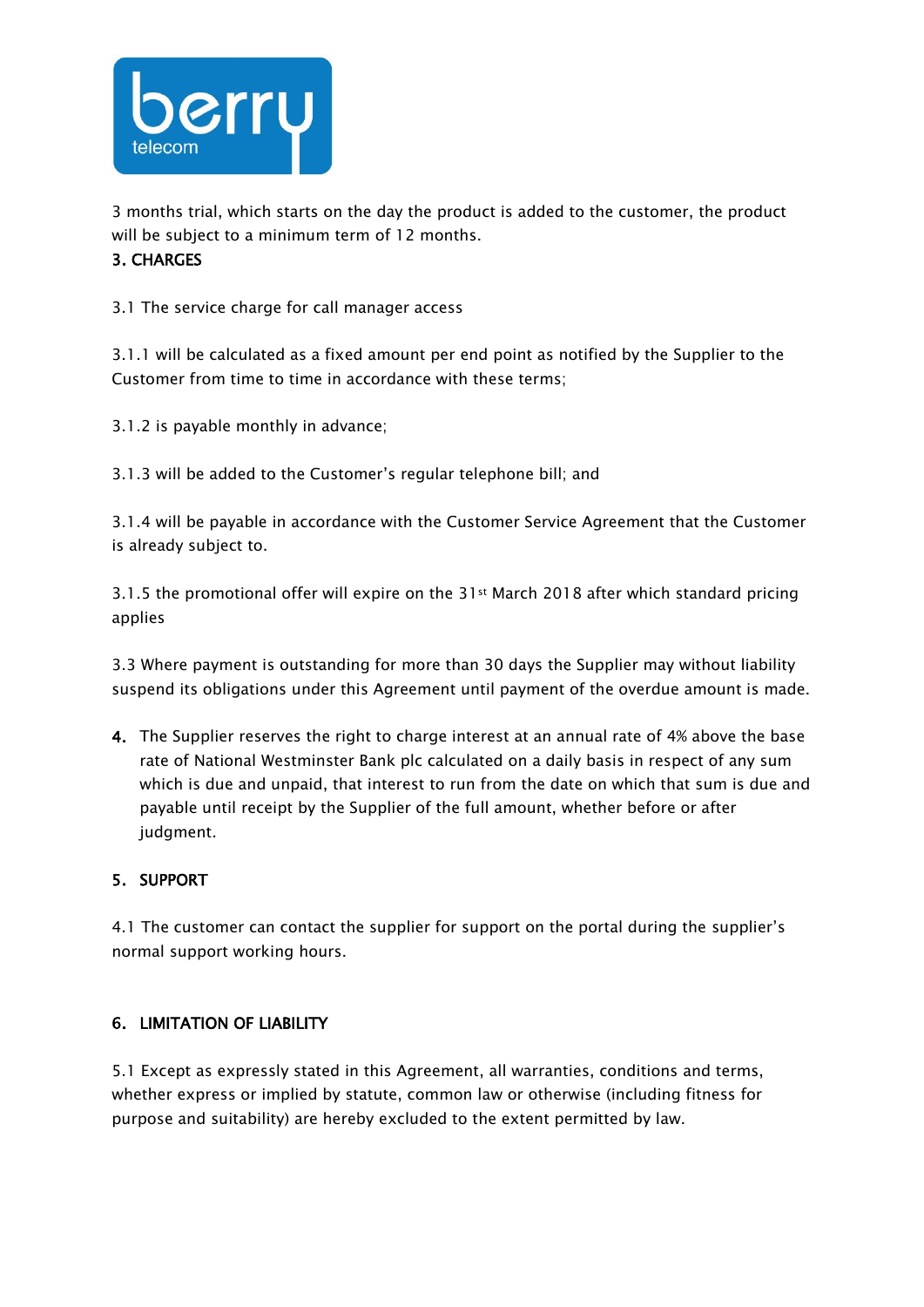

5.2 Subject always to clause 5.4 the Supplier shall not be liable whether in contract, tort (including for negligence and breach of statutory duty), misrepresentation (whether innocent or negligent), restitution or otherwise, for (a) any loss (whether direct or indirect) of profits, business, revenue, or goodwill; (b) any special, indirect or consequential loss, costs, damages, damages, charges or expenses however arising under these terms.

5.3 Subject always to clause 5.4 the Supplier's total aggregate liability in contract, tort (including negligence and breach of statutory duty), misrepresentation (whether innocent or negligent), restitution or otherwise, arising in connection with the performance or contemplated performance of this Agreement shall be limited to an amount equal to the charges paid by the Customer to the Supplier for the call manager access in the twelve month period prior to the date the liability arose.

6.4 The Supplier does not exclude or limit liability for fraud or fraudulent misrepresentation or death or personal injury caused by negligence.

5.5 The Supplier shall not be in breach of this Agreement nor liable for any delay in performing or failure to perform, any of its obligations under this Agreement if that delay or failure results from circumstances beyond the Supplier's reasonable control including (without limitation) flood, fire, lightening, war, sabotage, civil disturbance or governmental action, import regulations, embargoes or where the Customer has failed to comply with its obligations hereunder.

## 7. THE CUSTOMER'S OBLIGATIONS

6.1 The Customer agrees that it will:

6.1.1 pay the Supplier all amounts due under this Agreement at the due times;

6.2 be responsible for its own divert and running, monitoring and analysing their own related call reports.

#### 8. TERM & TERMINATION

7.1 This Agreement shall commence on the Commencement Date and subject to clause 7.2, shall continue for a minimum term of 12 months and until either the Customer or the Supplier gives to the other 30 days written notice to terminate this Agreement.

7.2 This Agreement may be terminated with immediate effect: